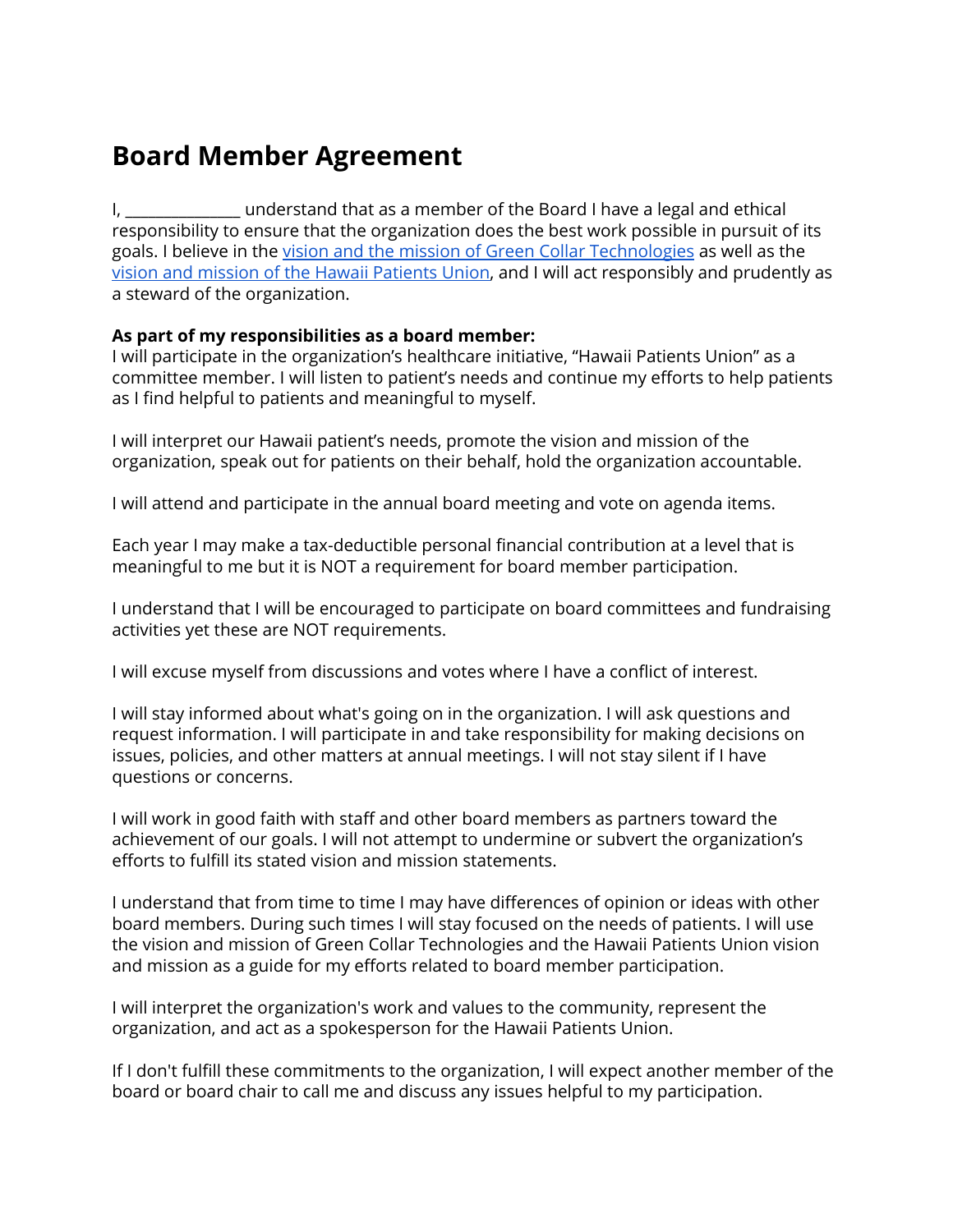I will not disclose information identified as "confidential" in emails or meetings that are not readily available from another source outside of the organization.

## **In turn, the organization will be responsible to me in the following ways:**

Annual financial reports and other important documents related to the organization will be posted on the public website without a special request. Updates of organizational activities will also be posted online so I can stay informed throughout the year in preparation for annual meetings.

Opportunities will be offered to me to discuss with general members the organization's vision, mission, committees, programs, goals, activities, and status; additionally, I can request such opportunities.

The organization will help me expand my reach into our patient and non-patient communities through opportunities for professional development as a board member.

At no cost to the organization, I will receive special access, tickets or attendance to community and special events held by Green Collar Technologies and the Hawaii Patients Union.

Board members and staff will respond in a straightforward fashion to questions that I feel are necessary to carry out my responsibilities to this organization. Board members and staff will work in good faith with me toward achievement of our goals.

If the organization does not fulfill its commitments to me, I can call on the board president and executive director to discuss the organization's responsibilities to me.

I have reviewed the key [documents](https://greencollartech.com/board-member-documents-and-dates/) and dates.

Please indicate your agreement by printing your name and signing in the space provided below.

Printed Name: The Contract of the Contract of the Contract of the Printed Member

| Signature: |  |
|------------|--|
|            |  |

Date signed:  $\Box$ 

and by , Brent Norris, Board Chair

 $\mathscr{D}$ 

Signature:

Date signed: August 19th, 2018